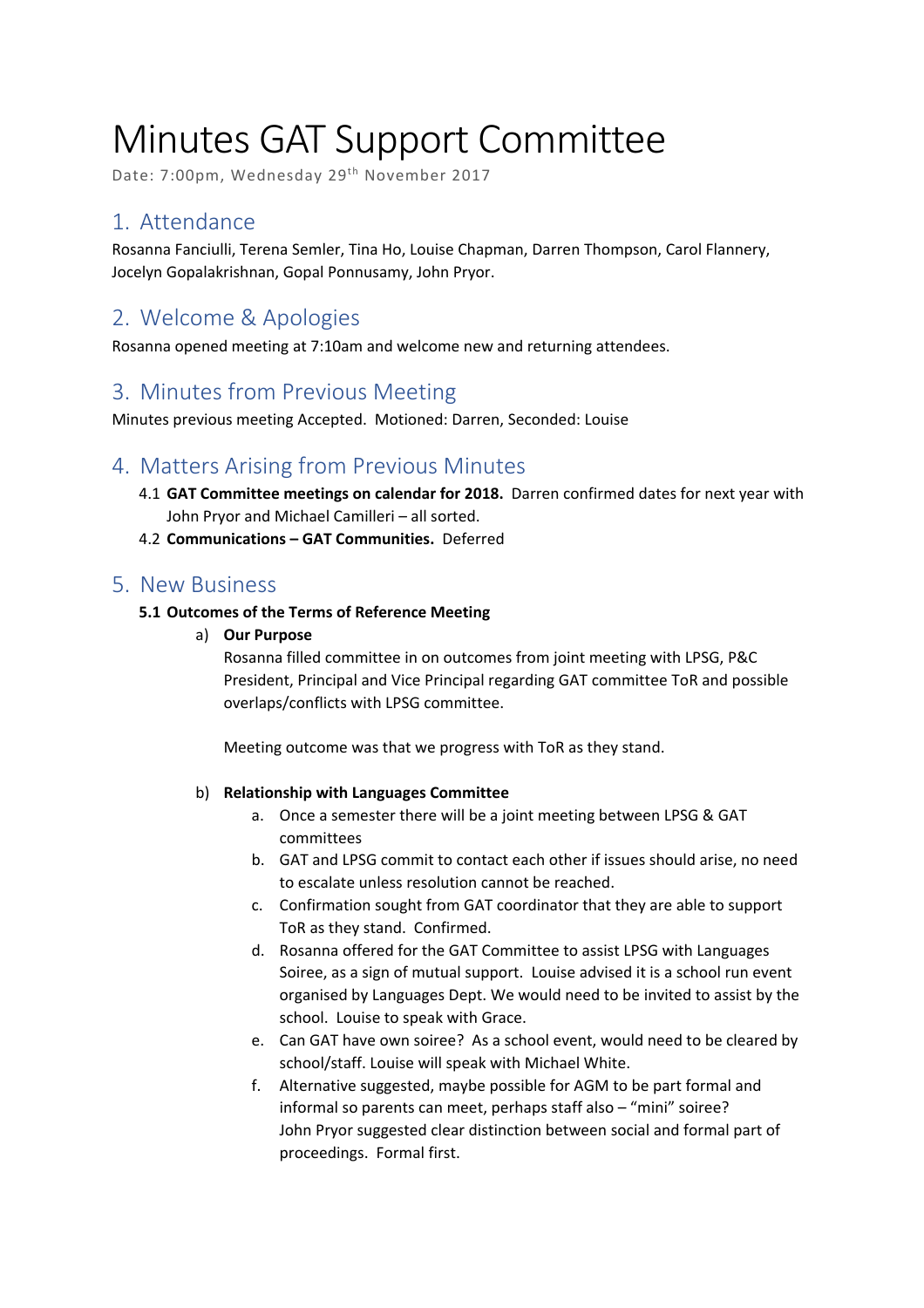#### c) **How do we get support?**

- a. Social media was suggested as being imperative for parent contact and getting more parent support. Kids are in contact via iMessage. Perhaps a parent rep from each year group if possible to keep committee abreast of what's going on.
- b. Discussion about profile of GAT. It seems the school doesn't not recognise students as GAT once year 10 is finished. Not much recognition of the GAT program generally. For example, if a GAT student achieves, only noted as a student, NOT a GAT student. Need to follow up with school/board on getting greater recognition of the GAT program both in the school and out of the school, as this is a priority for the GAT Office. The GAT Program is obviously successful based on student achievements, so why not promote it? Informed by Louise that there is a year10 -> Year 11 scholarship for GAT student.

#### **5.2 Communications**

a) **GAT families** (covered in 5.1.c)

## b) **GAT school community**

Should be improved in 2018 with expected new parents on committee. Suggested meet with GAT coordinator to get more information. AE/GAT expo was via new teacher, thus little advanced information. John Pryor requested that all communications to school principal go through him. Endeavour to get Agenda out in advance. As always, items for the agenda are welcome. Will encourage people to put forward ideas.

#### **5.3 Functions**

#### a) **Support for students and families.**

Suggested: GAT Parent info evening – perhaps with a guest speaker from GiftedWA, check with Anne Magee on previous speaker

b) **Support for Teachers** 

GAT club support. LPSG has asked GAT Committee to take over. Will discuss logistics when meet with LPSG committee for a coffee. Louise unsure GAT committee can take over as Language Department had requested LPSG support and not GAT committee support. Will follow up.

- i. **Fundraising Methods** holdover
- ii. **Seed Funding**.

Rosanna informed committee that John Pryor has suggested that the P&C could allocate an amount of funding to the GAT committee as "seed funding" to allow us to get started sooner. Thanks to the P&C for their offer.

#### c) **Extension Opportunities for GAT student**

Is there much extension beyond GAT Club and extra language lesson? Esp during integrated studies?

DT informed of "Robogals", a group made up of UWA Engineering students. They offer free onsite introductory robotics course using the Lego Mindstorm robotics sets. These kits were one of the suggested expenditure items put to the GAT committee early in the year. They also offer information sessions on engineering